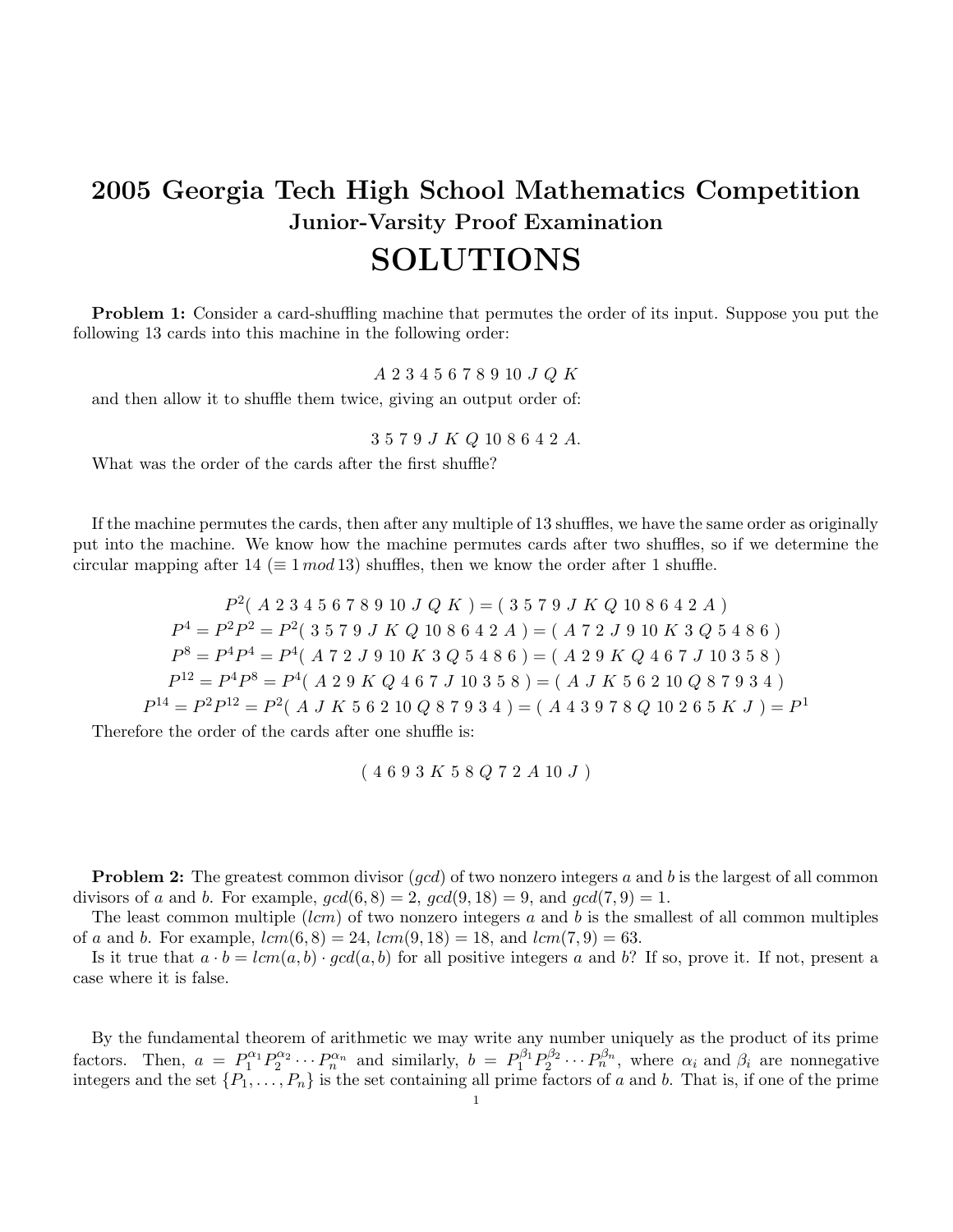factors  $P_i$  is a factor of one but not the other, its corresponding exponent is 0. Example:  $6 = 2^13^1$  and  $4 =$  $2^2 3^0$ .

Then,  $gcd(a, b)$  can be written as

$$
gcd(a, b) = gcd(\prod_{i=1}^{n} P_i^{\alpha_i}, \prod_{i=1}^{n} P_i^{\beta_i}) = \prod_{i=1}^{n} P_i^{min(\alpha_i, \beta_i)}.
$$

Similarly,  $lcm(a, b)$  can be written as

$$
lcm(a, b) = lcm(\prod_{i=1}^{n} P_i^{\alpha_i}, \prod_{i=1}^{n} P_i^{\beta_i}) = \prod_{i=1}^{n} P_i^{max(\alpha_i, \beta_i)}.
$$

Therefore,

$$
gcd(a,b) \cdot lcm(a,b) = \prod_{i=1}^n P_i^{\min(\alpha_i,\beta_i) + \max(\alpha_i,\beta_i)} = \prod_{i=1}^n P_i^{\beta_i + \alpha_i} = a \cdot b.
$$

Problem 3: In a certain school of 2005 students, each student is assigned a unique integer between 1 and 2005, inclusive, as their student number. The students are also assigned lockers of their own that bear their student number. Assume that all the locker doors are initially closed. If each student walks down the hall and opens/closes the door of every locker that is divisible by their student number, how many locker doors are open at the end of the day? Explain your answer.

For every locker door with number *n*, consider the prime factorization of  $n = P_1^{\alpha_1}$  $P_1^{\alpha_1} \dots P_m^{\alpha_m}$  as above. The number of times that a door is toggled is equal to the total number of divisors, which is even unless  $n$  is a perfect square as follows:

Consider the pairing of every factor with its corresponding factor, if k divides n, then  $\frac{n}{k}$  is an integer. The pair  $(k, \frac{n}{k})$  $\frac{n}{k}$ ) represents two toggles unless  $k = \frac{n}{k}$  $\frac{n}{k}$  or equivalently, *n* is a perfect square.

Finally, the number of doors that end up open is  $\lfloor \sqrt{2005} \rfloor = 44$ .

Problem 4: How many unique ways could a person make change for a one-dollar bill using only combinations of the most commonly used coin denominations (1-cent, 5-cent, 10-cent, and 25-cent)?

We construct a set of polynomials such that when multiplied, the coefficient of the  $t^k$  term tells us how many ways there are to create change for k-cents. Consider:

$$
p(t) = penny(t) = 1 + t + t2 + ... + tn + ...
$$
  
\n
$$
n(t) = nickel(t) = 1 + t5 + t10 + ...
$$
  
\n
$$
q(t) = diameter(t) = 1 + t25 + t50 + ...
$$

First note that if we ever used a penny, we would need to use 5 of them since no other coin would be able to make up to the next multiple of \$0.05 and \$1.00 is a multiple of \$0.05. This allows us to reduce  $penny(t)$  to